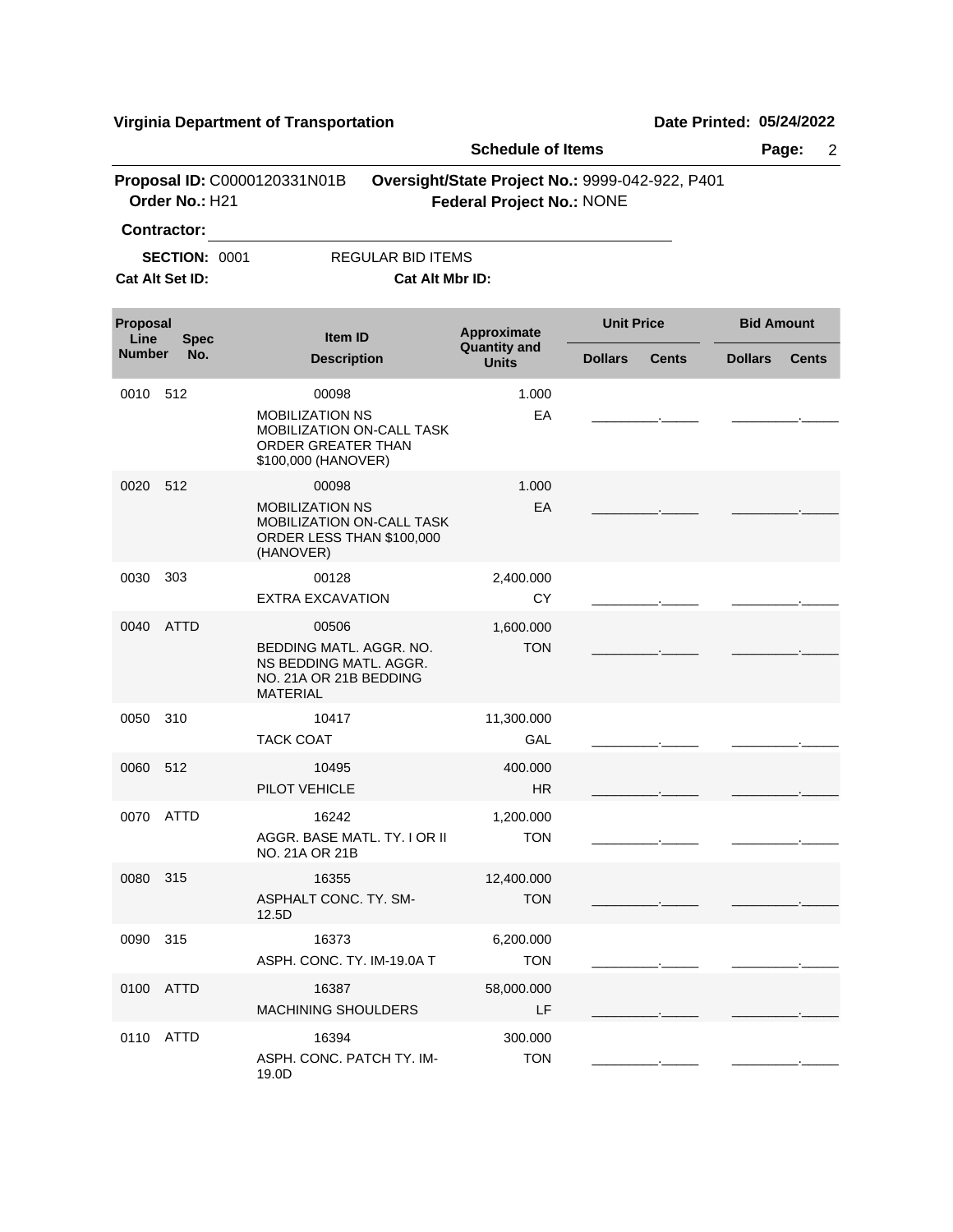**Virginia Department of Transportation Date Printed: 05/24/2022**

|                                                |                        |                                                          | <b>Schedule of Items</b>                                                            |                                |                                |  |
|------------------------------------------------|------------------------|----------------------------------------------------------|-------------------------------------------------------------------------------------|--------------------------------|--------------------------------|--|
| Proposal ID: C0000120331N01B<br>Order No.: H21 |                        |                                                          | Oversight/State Project No.: 9999-042-922, P401<br><b>Federal Project No.: NONE</b> |                                |                                |  |
|                                                | <b>Contractor:</b>     |                                                          |                                                                                     |                                |                                |  |
|                                                | <b>SECTION: 0001</b>   | <b>REGULAR BID ITEMS</b>                                 |                                                                                     |                                |                                |  |
|                                                | <b>Cat Alt Set ID:</b> | Cat Alt Mbr ID:                                          |                                                                                     |                                |                                |  |
| Proposal<br>Line                               | <b>Spec</b>            | <b>Item ID</b>                                           | Approximate<br><b>Quantity and</b><br><b>Units</b>                                  | <b>Unit Price</b>              | <b>Bid Amount</b>              |  |
| <b>Number</b>                                  | No.                    | <b>Description</b>                                       |                                                                                     | <b>Dollars</b><br><b>Cents</b> | <b>Dollars</b><br><b>Cents</b> |  |
| 0120 515                                       |                        | 16516<br><b>FLEXIBLE PAVE, TIE-IN</b><br>PLANING 0" - 2" | 1,100.000<br>SY                                                                     |                                |                                |  |
|                                                | 0130 ATTD              | 24262<br>PORTABLE TEMPORARY<br><b>RUMBLE STRIP ARRAY</b> | 80.000<br><b>DAY</b>                                                                |                                |                                |  |
| 0140 512                                       |                        | 24272<br><b>TRUCK MOUNTED</b><br><b>ATTENUATOR</b>       | 400.000<br><b>HR</b>                                                                |                                |                                |  |
| 0150                                           | 512                    | 24278<br><b>GROUP 2 CHANNELIZING</b><br><b>DEVICES</b>   | 40.000<br><b>DAY</b>                                                                |                                |                                |  |
| 0160 512                                       |                        | 24279<br>PORTABLE CHANGEABLE<br><b>MESSAGE SIGN</b>      | 400.000<br><b>HR</b>                                                                |                                |                                |  |
| 0170 512                                       |                        | 24281<br>ELECTRONIC ARROW BOARD                          | 400.000<br>HR.                                                                      |                                |                                |  |
| 0180 512                                       |                        | 24282<br><b>FLAGGER SERVICE</b>                          | 800.000<br><b>HR</b>                                                                |                                |                                |  |
| 0190                                           | 103                    | 25570<br>CONTRACT CONTRACT<br><b>ESTABLISHMENT</b>       | LUMP SUM                                                                            | <b>LUMP SUM</b>                |                                |  |
| 0200 704                                       |                        | 54032<br><b>TYPE B CLASS I PVMT LINE</b><br>MRKG 4"      | 169,000.000<br>LF                                                                   |                                |                                |  |
| 0210 704                                       |                        | 54042<br>TYPE B CLASS I PAVE. LINE<br><b>MARKING 24"</b> | 200.000<br>LF                                                                       |                                |                                |  |
| 0220 512                                       |                        | 54105<br>ERADICATE EXIST, LINEAR<br><b>PVMT MARKING</b>  | 85,000.000<br>LF                                                                    |                                |                                |  |
| 0230 512                                       |                        | 54106<br><b>ERADICATE EXIST.</b><br>NONLINEAR PVMT MRKG  | 400.000<br>SF                                                                       |                                |                                |  |